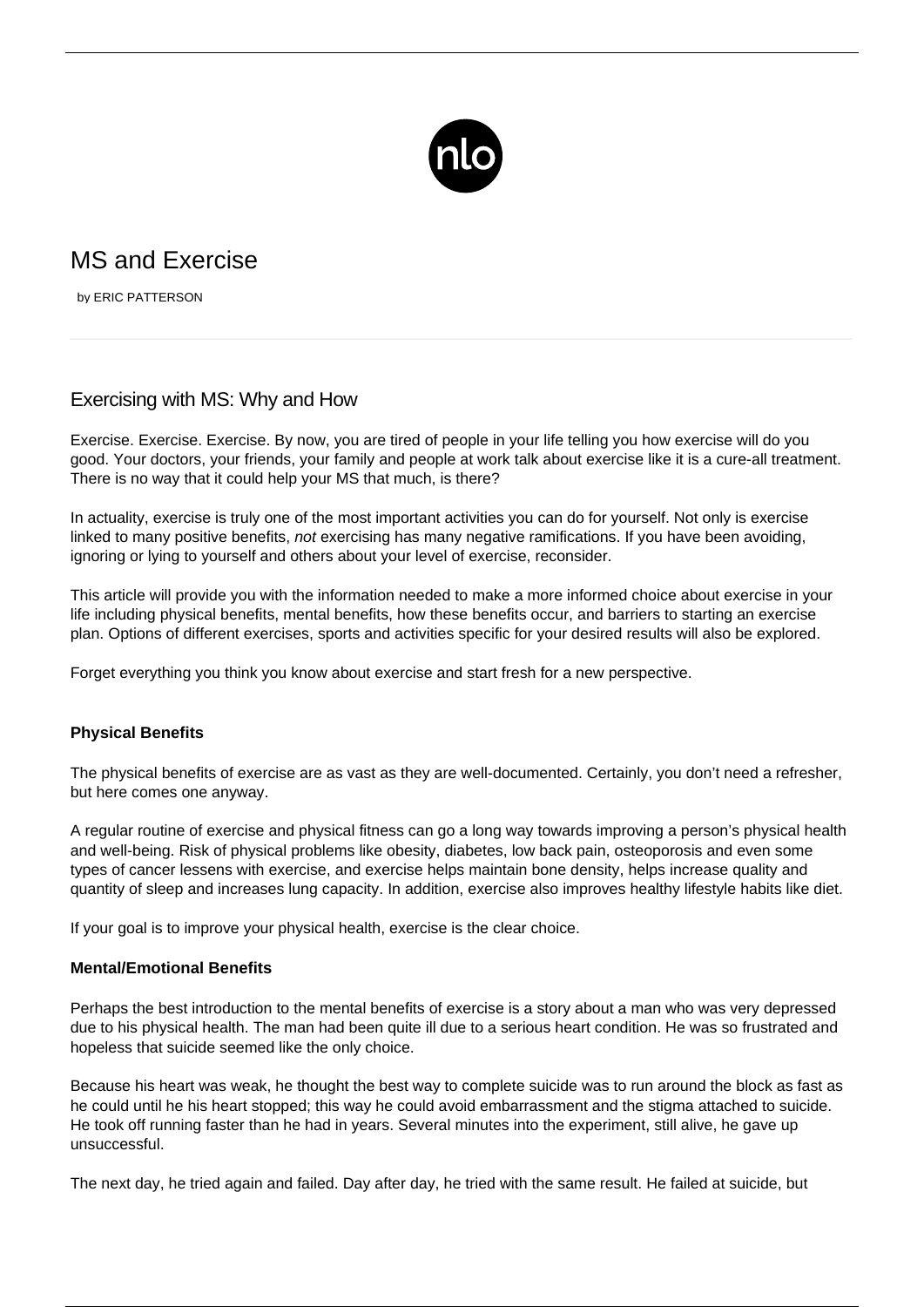began to succeed at living. To his surprise, he discovered that he began to feel better and eventually chose to live instead of to die.

This is only anecdotal, but a good representation of the power of exercise. By running, this man was able to change the way his body worked. By changing his body, he was able to change his mind, his thinking and his feelings. With MS targeting your body, your thoughts and your feelings, exercise may be the most efficient use of your limited time and energies.

Next page: five reasons to try exercise.

## **Five Reasons to Try Exercise**

Are you still hesitant to try exercise? Here are five points that illustrate the low-risk nature:

## **Exercise is Cheap**

In fact, most of the time it's free. Sure, you could spend thousands on the latest elliptical machine, weight training equipment or gym memberships – or you could lace up your most comfortable shoes and go for a walk outside.

No money down, no monthly fees, just you and your nearest park or sidewalk.

### **No Side Effects**

Exercise has no side effects, except for a bit of soreness when you get started. Side effects of psychotropic [MS](/ms-drug-trials/) [drugs](/ms-drug-trials/) include dizziness, sedation, weight changes, sexual dysfunction, neurological side effects, cardiovascular problems, insomnia and raised anxiety.

Which sounds better to you?

#### **More Independence**

Once patients learn effective exercise behaviors, they rely on health professionals less. This creates a feeling of independence and control for you.

Often, MS seems to take away your autonomy by making you dependent on other people and things. Increased independence can lead to a great emotional benefit.

#### **Exercise is Readily Available**

Popular non-drug therapies can be difficult to find due to high demand. Someone in need could have to commute hundreds of miles to find an available professional and, in a worst-case scenario; the patient could go without any treatment due to inconvenience. Exercise is endlessly available due to the ability you have to modify it for your needs. The only limit is your creativity.

## **Physical Benefits**

Exercise has such positive physical benefits that it is worth trying even if it does little to improve your mental health. The holistic approach cannot be overstated here. If your mind is healthy, it will aid your body. If your body is healthier, it will aid your mind.

Next page: how exercise works to improve your mental health.

#### **How Exercise Works**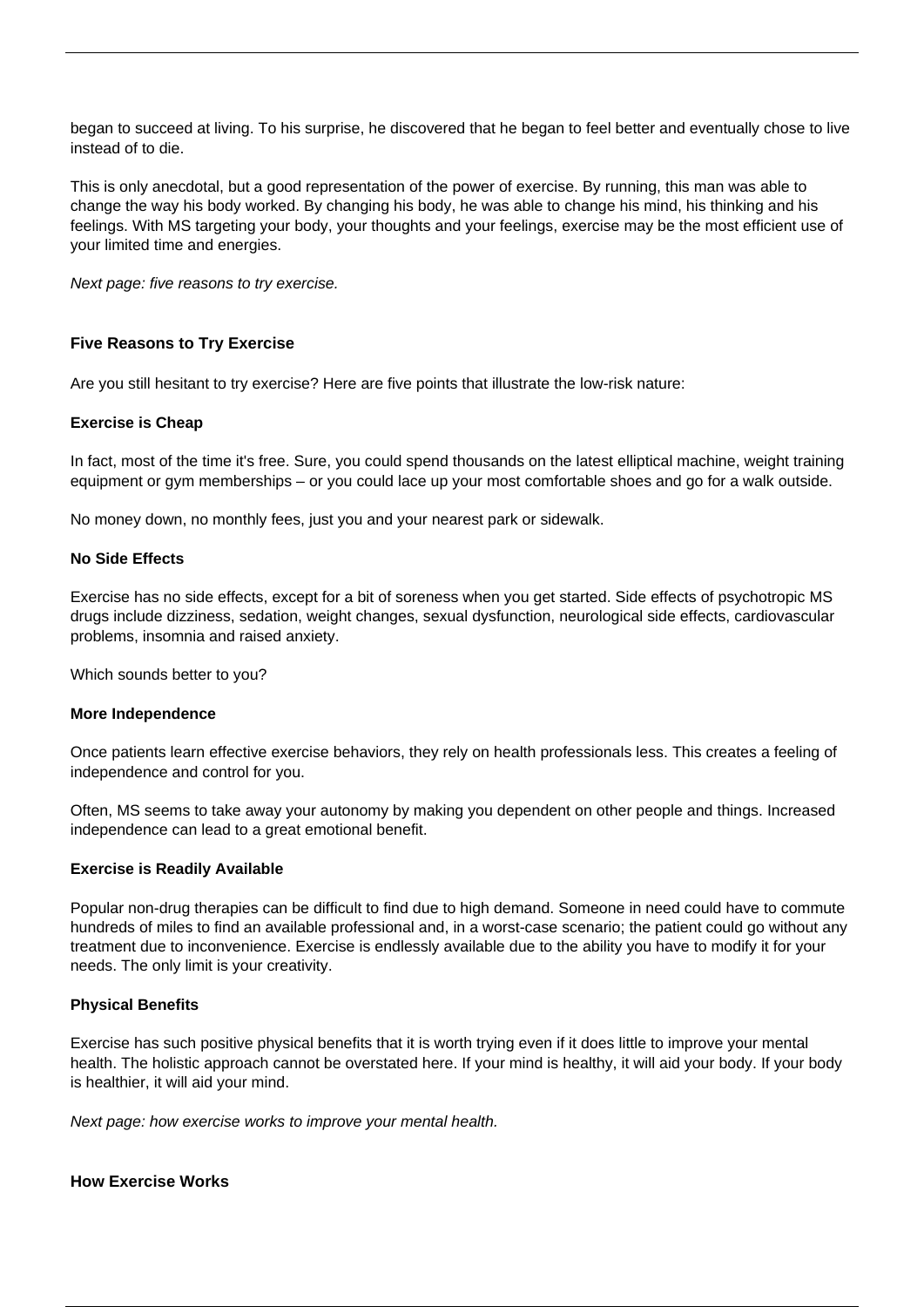What makes exercise improve mental health? The short answer is that no one knows for sure. The good news is that many smart people have spent many hours working to figure it out and they have some really good ideas. They include:

### **Endorphin Hypothesis**

Have you heard active people speak about exercise is very positive terms? They describe their latest race or bench press record with such enthusiasm. The positive feeling that arises after a period of exercise relates to an increase in endorphin levels in the body.

Phrases like "endorphin calm" and "runners high" describe the feeling during and after periods of exercise. Flooding of endorphin into the system yields feelings of euphoria in people.

#### **Serotonin Hypothesis**

Current psychotropic drugs target serotonin receptors in the brain to flood synapses with serotonin. More serotonin leads to improved mood and better sleep.

#### **Tryptophan Hypothesis**

Research has shown that exercise in both human and animal subjects affects the amount of tryptophan in the body. Tryptophan is the good stuff from turkey that makes you feel peaceful and sleepy following a big holiday meal.

Tryptophan is a precursor to the neurotransmitter serotonin. Because tryptophan works like serotonin, exercise produces the same effect that the current medications for depression do.

#### **Norepinephrine Hypothesis**

Much like serotonin, it appears the body releases norepinephrine into the system during exercise. With increased norepinephrine, depressive symptoms will decrease. What makes norepinephrine different is the range of positives that it brings.

When this transmitter is released, your heart beats faster allowing more oxygen to reach your brain and muscles making you think clearer and have improve strength and coordination. If concentration has been an issue, norepinephrine will be a welcomed addition.

#### **Thermogenic Hypothesis**

Soaking in a jacuzzi, getting in a hot bath, sitting in a sauna and vacationing to a warm part of the world all make you feel better. This hypothesis states that exercise helps you feel less depressed or anxious simply by warming your body.

For thousands of years, people have been seeking out natural hot springs claiming they have healing properties. The ancient Greeks used bath houses to become refreshed and recuperated. Currently, some forms of cancer treatment employ whole-body hyperthermia. People undergoing this treatment report having decreased pain and an increased sense of well-being

Although no one can pinpoint exactly which hypothesis is correct, consider that combinations of several, or all, of the hypotheses are accurate. If this were true, your brain and body would gain so much from you doing so little. In terms of risk and benefit, exercise is overwhelmingly beneficial.

Next page: breaking barriers to exercising with MS.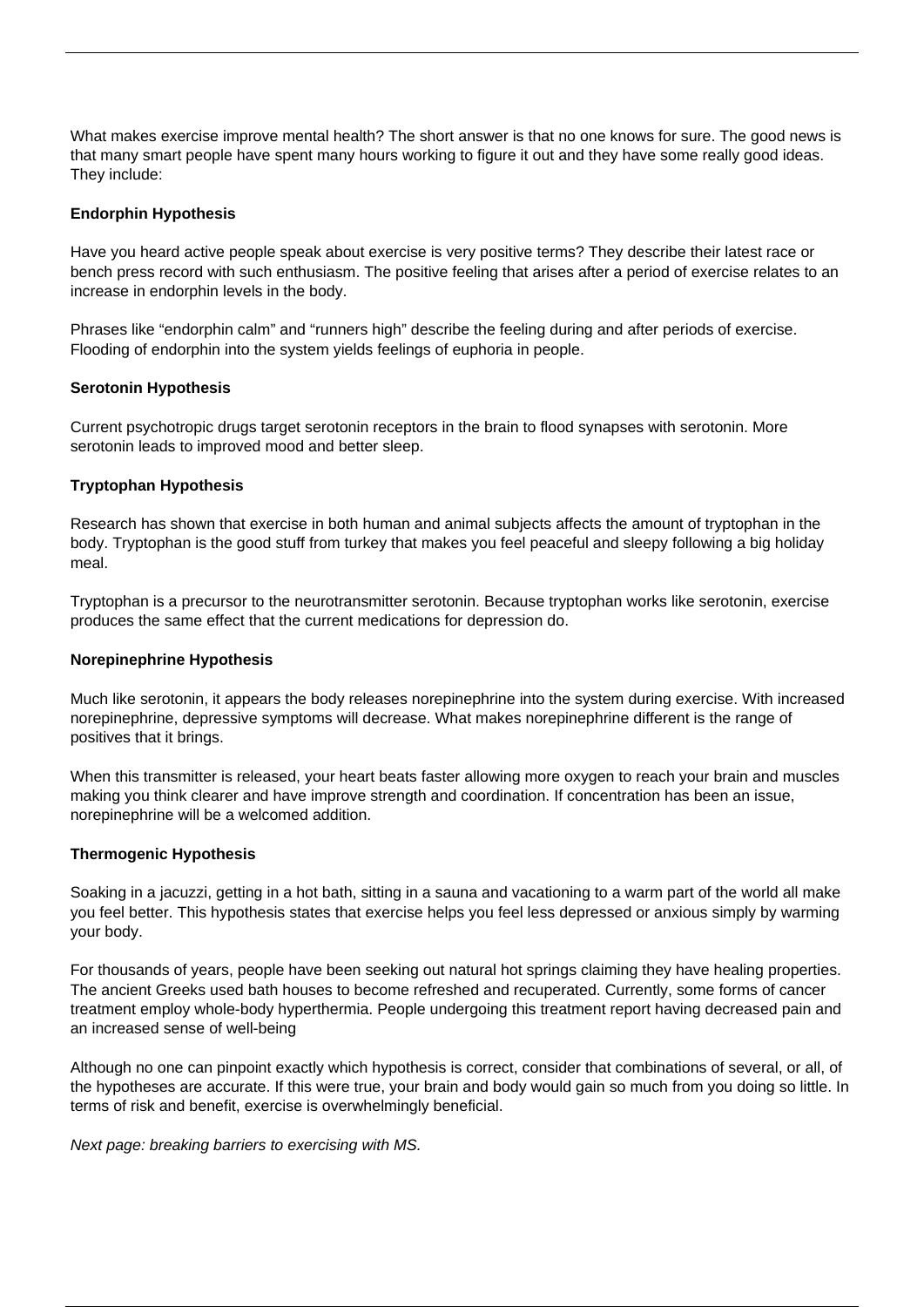## **Breaking the MS and Exercise Barriers**

Despite all the prompting and education, there are some that cannot buy into the idea of exercise. For some the barriers are physical while for others they're mental. Are you looking for ways to break through? Here's how:

#### **Barrier – No Time**

It is true. Life is busy. Work, family, appointments and obligations consume a lot of your day. Are you prioritizing your time, though?

How many birds did you hurl at green pigs on your smartphone today? How many status updates did you read through? How many selfies did you take and how many episodes of that 15-year-old sitcom did you binge on?

Many people put off exercise in the name of relaxation, when exercise is the best thing you can do to relax. Sitting on the couch is a neutral experience. Trade it in for a positive one.

#### **Barrier – No Energy**

You are tired. MS leaves you feeling fatigued and worn down. Depression and anxiety leave you the same way.

Rather than waiting until you have energy to exercise, decide to exercise to gain energy. People typically report feeling more alert, focused and energized following a work out. The first step is difficult but each one after gets easier.

#### **Barrier – I Don't Know How**

Exercise does not have to be a one-size-fits-all endeavor. Approach the situation with the mindset that any exercise is better than no exercise. As long as you do something that you enjoy and find appealing, it is a success.

## **Barrier – It Hurts Too Much**

You should never continue any exercise program that causes significant pain, and make sure to ask your doctor what types of exercise would be best for you. It's also important not to overdo it. If you have had no exercise for an extended period, do not sign up for a 12 mile, muddy obstacle course.

Start very slowly and progress. Trying too much too soon will leave you sore and demotivated to try again. When done in moderation, you will feel invigorated and relaxed.

#### **Barrier – No One Will Exercise with Me**

Working out as a team is always a great idea to boost motivation and add accountability, but not everyone has a list of people that want to exercise the same way at the same time and intensity that they do.

If you do not have a partner, learn new ways to hold yourself responsible. Establish rewards for yourself after completing established minutes or days of exercise. Be your own motivation.

#### **Barrier – I Have Mobility Issues**

Many people with MS have mobility issues. One of the many advantages of exercise is the way it can be modified. Exercise looks and feels different for different people. Start with exercises in your comfort zone before breaking out and pushing your boundaries. Perhaps exercise will greatly reduce your limitations.

#### Next page: what exercises are for you?